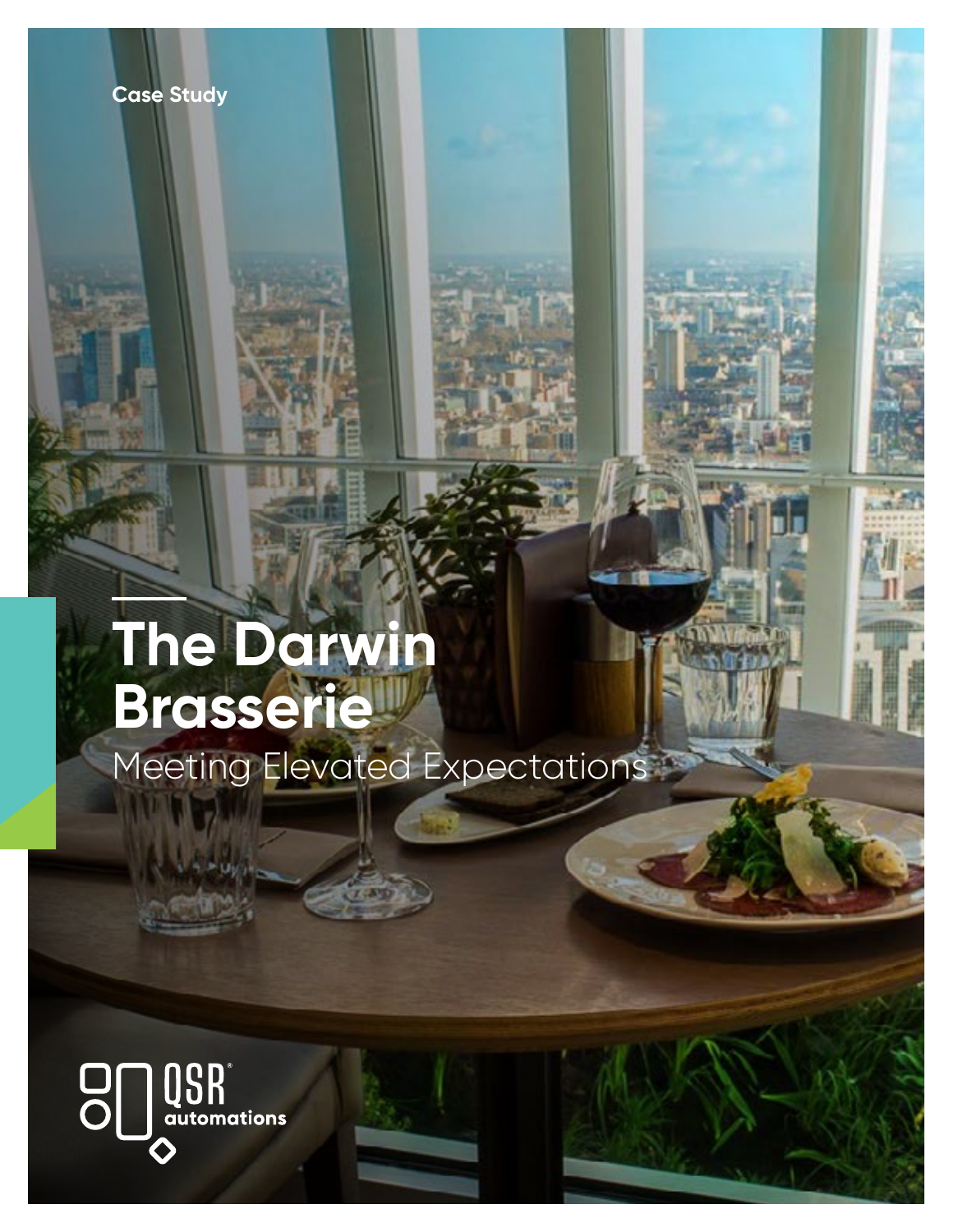

| 3

The Darwin Brasserie, seated high on top of London's famed Sky Garden, strikes a majestic figure across the city. Like a flame, deftly dancing atop a picturesque candle, the acclaimed restaurant staxacon to London's visitors and resident foodies, offering them great food and unforgettable dining experience. Serving 200-400 guests per day, one need only step inside the Darwin Brasserie to learn that it's far more than a unique hunk of modern architecture.

"It's a full-on kitchen," says Head Chef, David Darnborough. "The kitchen systems we put in place have to be very tough to match that."

### THE CHALLENGE

To more efficiently handle their enormous volume, while maintaining high guest expectations and a robust menu.

## RESTAURANT PROFILE

Restaurant Type: Fine Dining

Number of Units: 1 site, Sky Garden London, UK

Year Established: 2014

Perched above the bustling city, guests naturally walk off the elevator and into the restaurant with heightened expectations. They anticipate a superb experience which borders on fine dining, something sensory and relaxing, set apart from that of the world below. It's a standard the restaurant satisfies with aplomb. A workflow this wrought by tension and miscommunication, needed powerful technology in the kitchen, a back-of-house system which could automate these order processes and free up staff to focus on what's most important: the guest experience.

Of course, beyond the décor and striking city views, guests marvel at the Brasserie's menu - an undeniably English construction that draws additional influence from France and Italy's exquisite culinary creations. A robust a la carte menu during the week, a lauded brunch on the weekends, and a steady flow of foot traffic from open to close means the Darwin Brasserie must straddle the line between tight-service and guest satisfaction, exemplifying the proverbial high-traffic/high-performance restaurant. They'd been using Micros in the past, which worked but only in a limited capacity. With their service running at full tilt for 12 hours at a time, incremental changes in efficiency and streamlining would create a significant difference for them overall. They opted to bring ConnectSmart Kitchen (CSK), QSR Automations' flagship product and industry-leading kitchen display system, into their operation. Citing QSR's veritable blend of experience and the bevy of clients already using their system, it felt like a no-brainer for the Brasserie.

voice!" He knew they'd need to employ technology in their back-of-house. Something which could automate these processes. The old setup had each order coming through on a paper ticket. A host would have to run back to the kitchen, creating a cacophony of stress and confusion as staffers called out orders to one another, desperately trying to stay on top of their backlog as orders continued streaming in.

Hard work and uncompromising vision create restaurants of this caliber, they aren't born, and the Darwin Brasserie wasn't without its initial hiccups, especially in their kitchen efficiency and morale. "It's completely changed the way our service functions," says Darnborough, noting the ease and smoothness of the implementation. For his restaurant it brought a sense of calm and it was palpable.

"With our old system, I'd be on the pass calling on every single ticket that came in," says Darnborough. "With 400 covers a night? It absolutely ruins your CSK's capability of integrating with over 65 point-of-sale systems proved another factor in the restaurant's decision. Now, instead of calling each ticket order manually, CSK will push the order to the individual chef's screens. Instead of screaming himself hoarse every night, Darnborough need only confirm his chefs have received their order to their screens. He can work with the assurance they've got the pertinent information they need and stay in the moment.

# "ConnectSmart completely changed the way our service functions... "

**- David Darnborough**  Head Chef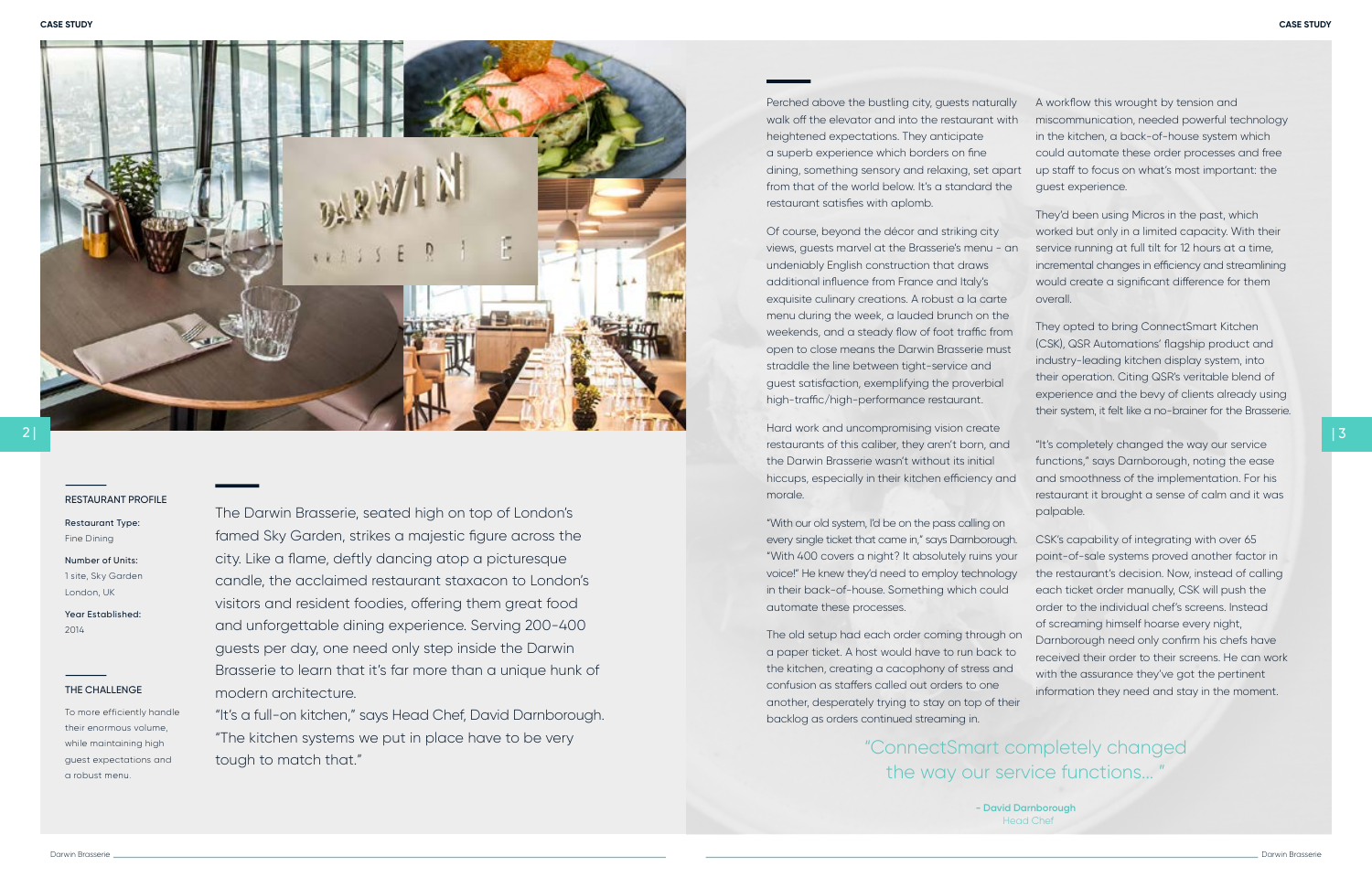

"There's no risk of confusion; there's no room for people to get lost in what they're doing. It makes things clear," says Darnborough noting the pressure it takes off his entire staff. Its alleviating aspects are present everywhere in the restaurant, from the back to the front-of-house.

CSK proves a blessing for their training and staffing efforts too. With such stable processes in place, along with QSR's Recipes, a full video recipe viewer, Darnborough knows everyone's trained on the same procedures and can maintain consistency everywhere.

"We don't have to focus purely on getting specially trained staff," explains Darnborough. "Instead, we can employ chefs at various stages of their career, and train them to our standard, ourselves."

CSK's capacity to streamline their operation presents a unique benefit for guests, whether they notice it or not. There's no question that the Darwin Brasserie's a busy place, a steady cross flow of staff, guests and unseen data crisscrossing the area. With a proven kitchen display system in place though, that busyness never impedes the guest experience. And that's the goal for these kinds of restaurants, isn't it? To craft a rich, novel environment that enchants them, inspires them and makes them forget you're even there.





At times, CSK's created such efficiency for the kitchen that they have to slow down their service; a "problem" Darnborough is happy to encounter. "I've never seen a kitchen function in this manner," he says.

To make this work, ConnectSmart Kitchen employs an innovative "order throttling" feature. This technology properly "courses" food to its optimal time metrics, accounting for kitchen bandwidth and cook times. Let's say there's a party of 2 at one table. One customer orders the lamb tagine, which takes 15 minutes to prepare while the other orders the potato gnocchi, which takes 7 minutes to prepare. ConnectSmart Kitchen will determine the relative cook times of these disparate items and "stagger" them, notifying the chef when to begin the lamb tagine, and then again for when to start the gnocchi (a bit later) so they will finish at the same time. This kind of precision means guests always receive their food hot and fresh, and no dishes "die" under a heat lamp.

CSK can apply this throttling feature to multicourse meals too. Staffers directly input the entire order, and the software will automatically time each course to account for appetizers, main course, and dessert.

 "If we removed the CSK system from the kitchen, I think we'd struggle. Everyone's job would become harder, our whole service would slow down," says Darnborough. "What CSK has done has completely revolutionized what we're doing in the kitchen, and in the industry as a whole."

He notes the morale boost present across the entire restaurant, a function of an empowered staff and a calm working environment. He knows his team is never scrambling to keep up with orders; they can focus their energies on in-themoment, pulling out every proverbial stop for their guests.

A staff that's enabled by real-time automation works with speed and precision but stays calm and relaxed in the heated moments.

It's a wondrous dynamic the restaurant exudes, from the moment the lights go on till they lock the doors at night. It's part of the decor. The intangible "vibe" of their restaurant that's so hard to nail down, but that keeps them streaming back in at a constant clip. At this point, with restaurant morale as high as can be, and productivity running entirely seamlessly, Darnborough couldn't imagine using anything else.

"If more kitchens got CSK," he says, "it'd make their jobs much easier."

Want to learn more about QSR Automations ConnectSsmart restaurant solutions? Contact us at 855-980-7328, ext 1 or email us at Sales@QSRAutomations.com.

"If we removed the CSK system from the kitchen, I think we'd struggle. Everyone's job would become harder, our whole service would slow down. **What CSK has done has completely revolutionized what we're doing in the kitchen, and in the industry as a whole."**

**- David Darnborough**  Head Chef